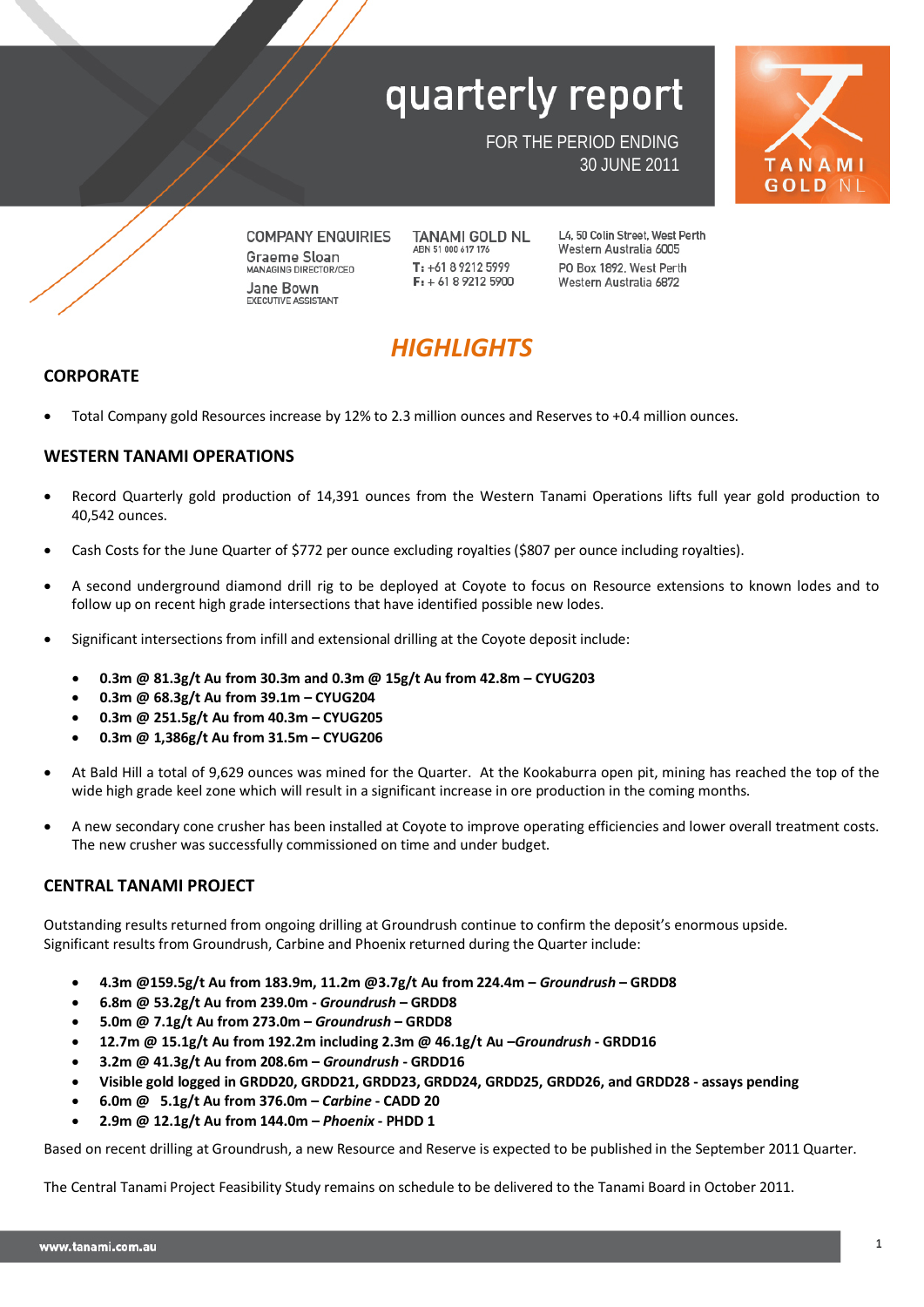FOR THE PERIOD ENDING 30 June 2011

## **INTRODUCTION – Tanami Gold NL**

Tanami Gold NL is a Perth-based gold exploration and production company.

The Company has current gold Resources of 2.3 million ounces and Reserves of 0.4 million ounces which will underpin the Company's long term growth and transition into a mid-tier gold producer. The Company in in production at its Western Tanami Operations, is developing the Central Tanami Project and has exposure to 34,000 km<sup>2</sup> of prospective ground through its 100% owned tenements and its strategic shareholding in ABM Resources NL.

## **OPERATIONS – Western and Central Tanami**

## **Summary**

## **Table 1: 2010-11 Annual and Quarterly Treatment and Gold Production Summary**

|                       |                                 | <b>Underground</b> |                            |                                 | <b>Open Pit</b> |                            |                                 |              |                            | <b>Total</b> |                             |                                    |  |
|-----------------------|---------------------------------|--------------------|----------------------------|---------------------------------|-----------------|----------------------------|---------------------------------|--------------|----------------------------|--------------|-----------------------------|------------------------------------|--|
| Period                | <b>Tonnes</b><br><b>Treated</b> | Grade<br>g/t       | Recovered<br><b>Ounces</b> | <b>Tonnes</b><br><b>Treated</b> | Grade<br>g/t    | Recovered<br><b>Ounces</b> | <b>Tonnes</b><br><b>Treated</b> | Grade<br>g/t | Recovered<br><b>Ounces</b> | Recovery     | Gold<br><b>Sales</b><br>Ozs | Average<br>Sale<br>Price/oz<br>\$A |  |
| $Sep-10$              | 29.853                          | 7.5                | 6.945                      | 26.528                          | 2.6             | 2.139                      | 56.381                          | 5.2          | 9,083                      | 96.1         | 9.694                       | 1,365                              |  |
| <b>Dec</b> - 10       | 32.479                          | 8.3                | 8.307                      | 25,198                          | 2.4             | 1,757                      | 57,677                          | 5.7          | 10,064                     | 95.1         | 9,894                       | 1,386                              |  |
| <b>Mar-11</b>         | 13.673                          | 12.1               | 5.092                      | 37.240                          | 1.7             | 1.913                      | 50,913                          | 4.5          | 7.005                      | 94.6         | 7,595                       | 1,388                              |  |
| June-11               | 50.046                          | 8.6                | 13,574                     | 15,846                          | 1.9             | 817                        | 65.891                          | 7.0          | 14,391                     | 97.7         | 14,256                      | 1,423                              |  |
| <b>TOTAL</b><br>10/11 | 126,051                         | 8.5                | 33,918                     | 104,812                         | 2.2             | 6.624                      | 230.863                         | 5.7          | 40,542                     | 96.2         | 41,439                      | 1,394                              |  |

**Note to accompany Table 1:** 

1. Recovered ounces calculated by tonnes x grade x recovery.

## **Western Tanami Operations**

Record gold production of 14,391 ounces was achieved from the Western Tanami Operations for the June 2011 Quarter, lifting full year gold production to 40,542 ounces. This was a substantial turnaround in gold production from the March 2011 Quarter production which was heavily impacted by record rainfalls.

The June Quarter cash cost decreased to \$772 per ounce excluding royalties (\$807 per ounce including royalties), a 15% improvement on the full year average cash cost of \$910 per ounce excluding royalties.

During the Quarter, work also commenced on a number of key initiatives at the Western Tanami Operations with the aim of improving overall efficiencies and lower operating costs. These initiatives include:-

- A modified underground mining method (the "Tanami HGS method") which is expected to lower dilution and increase the average underground mine grade. This initiative will also free up additional milling capacity to treat more Bald Hill ore.
- A program to modify sections of the main Coyote decline allowing larger capacity trucks (40 tonne haulage capacity) to be utilised. This will deliver a 50% reduction in the number of trucks used at Western Tanami, with associated operating cost reductions.
- A scoping study is underway at Bald Hill to determine the viability of commencing a second underground mining operation at Western Tanami.
- A new cone crusher and conveying system has been successfully installed and commissioned at the Coyote treatment plant to increase operating efficiencies and reduce mill operating costs.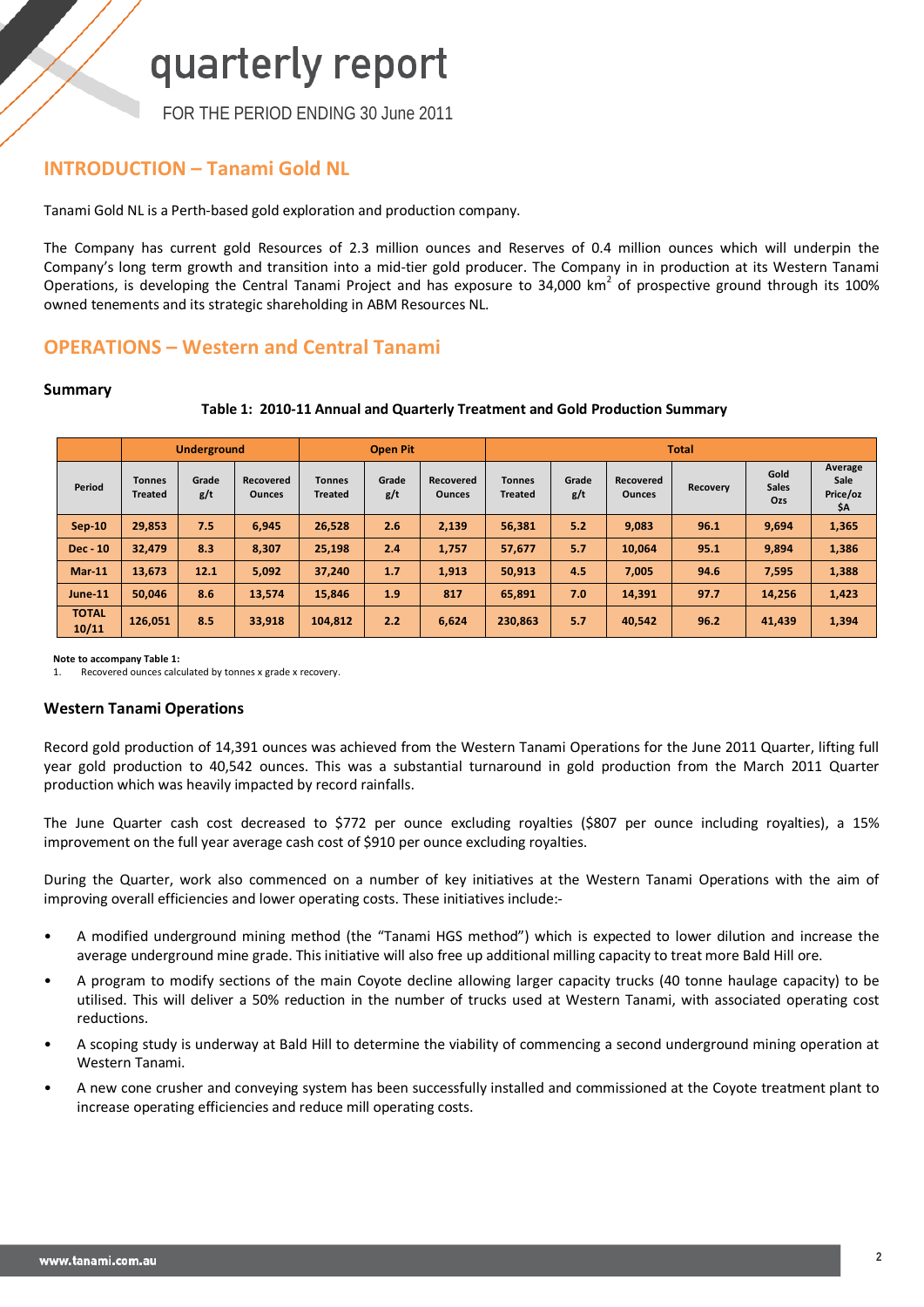FOR THE PERIOD ENDING 30 June 2011

## **Underground Mining**

The Coyote underground operation returned a strong performance following rain interruptions in the previous two Quarters, with a total of **13,574 ounces** of gold produced from **50,046 tonnes** at an average grade of **8.6g/t**. (March 2011 Quarter - 14,213 tonnes at 10.9g/t for 4,980 ounces).

A total of 946.8 metres of level and capital development was completed during the Quarter, representing a **15% increase** on the March Quarter (820.5 metres). Development of the main decline to access lower levels of the high grade Bommie lode continued during the Quarter.

Mechanised long-hole stoping continued in the Gonzales ore body. This ore was supplemented with air leg stoping from the exceptionally high grade South Lode where stope mining widths of less than one metre were achieved, with grades in excess of **20 g/t Au** continuing to be produced**.**

Underground diamond drilling has returned the following significant intersections from infill and extensional drilling:

- **0.3m @ 35.8g/t Au from 35m – CYUG202**
- **0.3m @ 81.3g/t Au from 30.3m and 0.3m @ 15g/t Au from 42.8m – CYUG203**
- **0.3m @ 68.3g/t Au from 39.1m – CYUG204**
- **0.3m @ 251.5g/t Au from 40.3m – CYUG205**
- **0.3m @ 1,386g/t Au from 31.5m – CYUG206**

Following the success of the underground drilling at Coyote, a specialist team of structural and experienced geological consultants has been engaged by the Company to provide additional technical support to fast track a detailed study of the Coyote mineralised system. This work, which complements work being undertaken by the Company's own geological department, has identified a significant number of drill targets which will be followed up throughout the September and December 2011 quarters.

To assist in drilling these new targets, a second underground diamond drill rig is scheduled to be deployed to the Coyote underground operation to focus on targets identified during this ongoing geological evaluation. New drill platforms are being established at the extremities of the mineralised zones to better target extensions to the known Resource and to test the conceptual targets. This work is expected to add to the current Resources and Reserves at Coyote.

### **Surface Mining**

Total ore mined for the June 2011 Quarter was 127,835 tonnes for 9,629 ounces, a substantial improvement over the previous Quarter of 18,303 tonnes for 924 ounces. The pit floor has reached the top of the main ore zone at Kookaburra, where mining widths in excess of 50 metres are expected to continue for some months. The main ore zone is a shallow plunging, high grade synclinal keel which plunges beneath the south wall of the pit. Ore production rates are expected to increase now the main zone has been reached.

A scoping study is underway to determine the viability of underground mining the extension of this wide high grade zone beneath the floor of the Kookaburra pit. This work is subject to further geotechnical and metallurgical testing and is expected to be completed during the December 2011 Quarter.

The Kookaburra pit produced a 17% positive reconciliation in total ounces for the Quarter, compared to the Reserve model. A positive reconciliation trend is expected to continue given the latest round of grade control drilling.

## **Processing and Metallurgy**

Gold production for the June 2011 Quarter was 14,391 ounces from a mill throughput of 65,891 dry tonnes at a calculated grade of 7.0g/t with a recovery of 97.7%. This resulted in full year production of 40,542 ounces from 230,863 tonnes at a grade of 5.7g/t and an average recovery of 96.2%. Ore processed for the Quarter comprised 50,046 tonnes from underground and 15,845 tonnes from the Bald Hill open pits.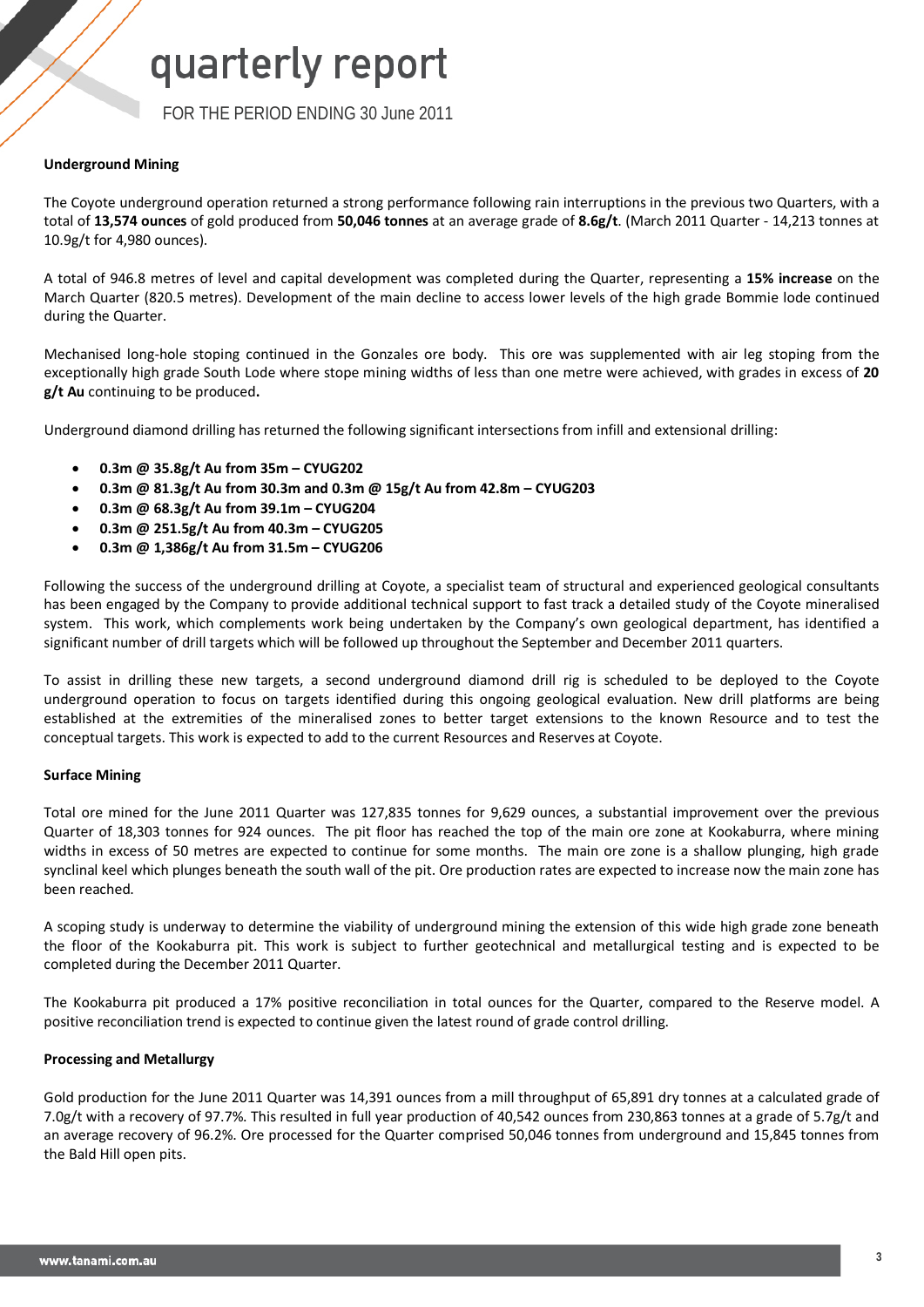FOR THE PERIOD ENDING 30 June 2011

The June 2011 Quarter was the first full Quarter of processing following completion of the Stage 1 upgrade of the Coyote treatment plant. While overall recoveries were excellent, the full impact of the upgrade will not be fully realised until the introduction of higher tonnages of Bald Hill ore, where recoveries have typically been around 92-93%. The majority of ore treated during the Quarter was sourced from underground which historically has higher recoveries. Increased levels of Bald Hill open pit ore are forecast to be treated in the coming Quarters, where it is expected that with the higher throughput rates, recoveries will remain above 95%. Late in the June 2011 Quarter, mill throughput rates increased to approximately 1,000 tonnes per day (mostly Bald Hill ore) with recoveries higher than previously recorded for this ore type.

A modified Stage 2 upgrade of the Coyote plant involving the installation of a new secondary crusher and conveying systems was commissioned in mid-July. The works were commissioned on time and under budget. This latest upgrade is expected to deliver significant savings in processing costs through improved efficiencies.

## **EXPLORATION AND RESOURCE DELINEATION**

Exploration and Resource delineation drilling throughout the June 2011 Quarter continued to deliver positive results at both the Western Tanami Operations and Central Tanami Project. A total of 13,542 metres of combined diamond core (DC) and reverse circulation (RC) drilling was completed at both projects.

## **Central Tanami Project**

At the Central Tanami Project, exploration focused entirely on Resource delineation at the Groundrush deposit where a total of 21 holes for 7,392 metres were drilled. The drilling was predominantly diamond core supplemented by tri-cone roller pre-collaring through surface weathered horizons.

The current drill program has been targeting the main mineralised horizons at Groundrush which are hosted within a thick fractionated dolerite unit. The Groundrush pit historically produced more than 600,000 ounces of gold (approx. 5,000 ounces per vertical metre) between 2001 and 2004 at a recovered grade of 4.3g/t Au.

The vast majority of the drilling undertaken during the Quarter was carried out by two surface multi-purpose diamond drill rigs on a two shift basis, with a third smaller diamond drill rig utilised within the Groundrush pit to target areas immediately below the base of the pit that could not be drilled from surface.

Drilling has consistently intersected the main Groundrush zone of mineralisation and **a new zone of mineralisation** not previously recognised in the historic geological model for the Groundrush deposit. This zone appears to be high grade in nature and remains open down dip and along strike. Drilling to date has shown that one of these high grade zones has a potential strike in excess of 200 metres (remains open along strike), with widths up to 5 metres and grades of approximately 15g/t in sections (GRDD 16, which was drilled from the east of the Groundrush pit, has been interpreted to have been drilled sub-parallel to one of these high grade vein sets).

To date, drilling at Groundrush has only tested a very small area approximately 450 metres along strike and 150 metres below the base of the existing pit which extends over 1.5 kilometres in length. A schematic long section showing all holes drilled to date is shown in Figure 1.

Significant intersections from the drilling previously reported to the ASX during the June 2011 Quarter are presented in Tables 3 and 4 which also include results from Carbine, Hurricane and Phoenix which were drilled in the March 2011 Quarter with assays results returned during April 2011.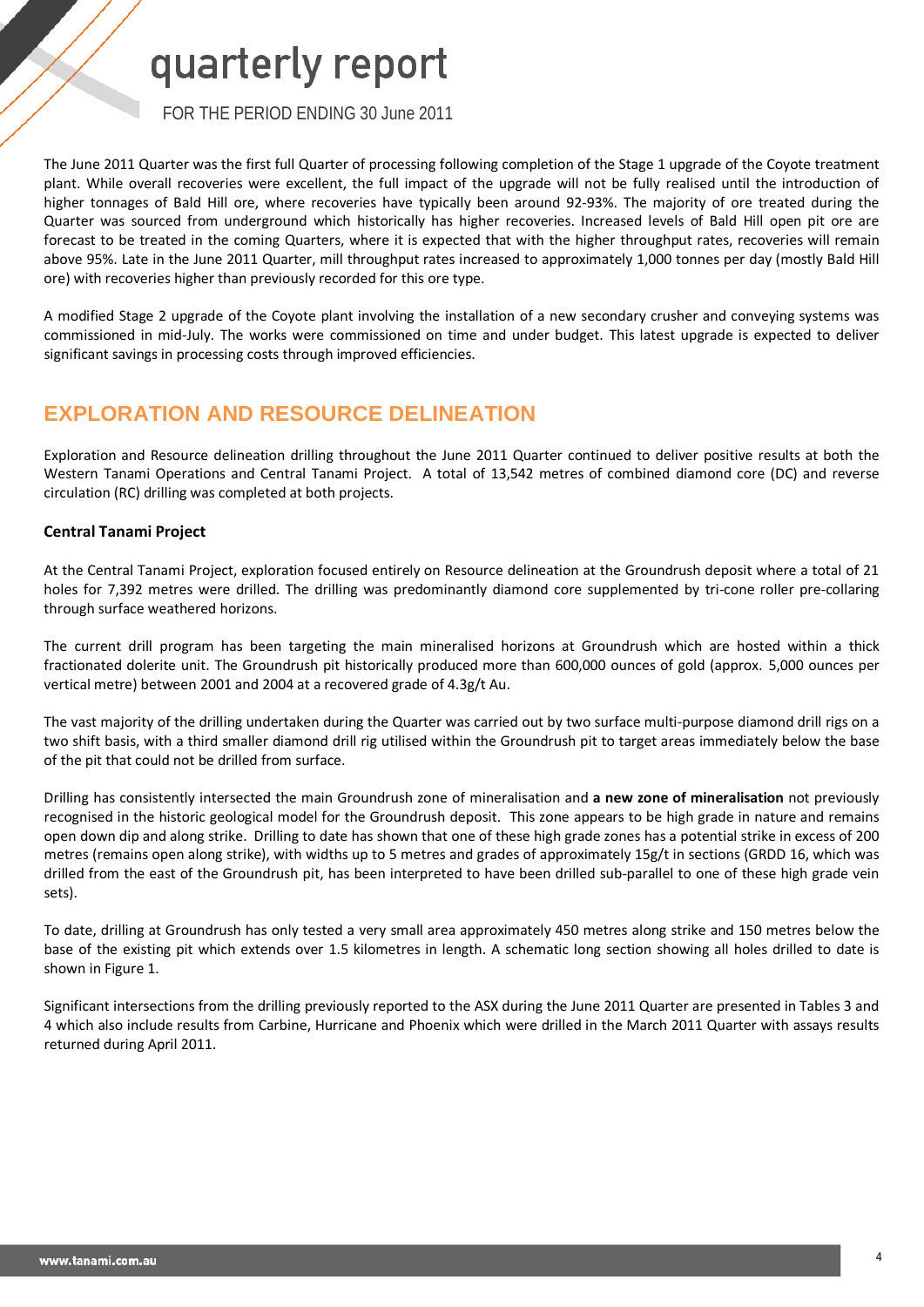FOR THE PERIOD ENDING 30 June 2011



**Figure 1 : Groundrush schematic long section showing significant historic and recent drill results**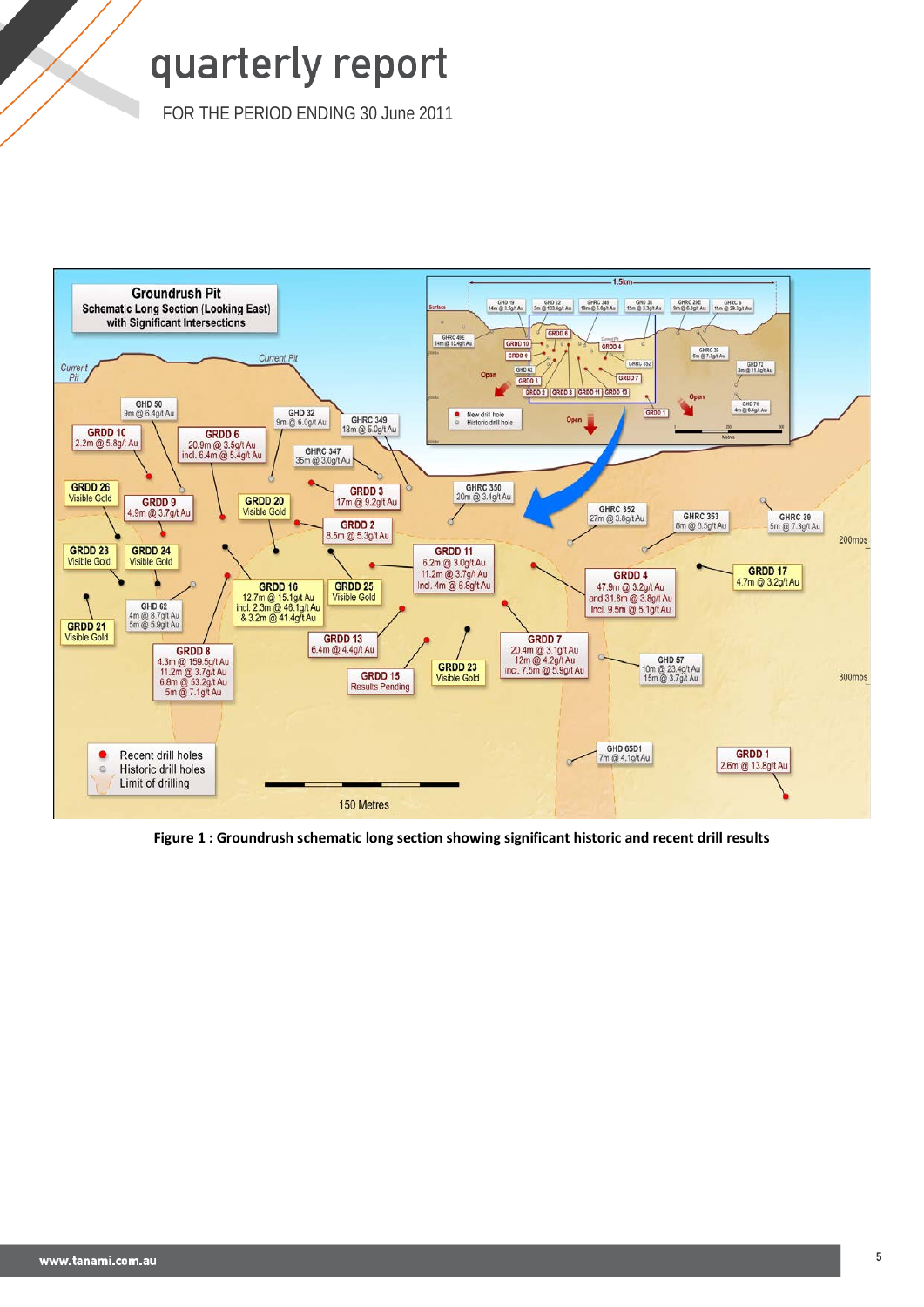FOR THE PERIOD ENDING 30 June 2011

## **Mineral Resources and Ore Reserve Update**

The Company announced a substantial increase in its Mineral Resources during the Quarter, with total Measured, Indicated and Inferred Resources increasing to 2.3 million ounces of gold from 24.0 million tonnes grading 3.0g/t (*see Table 5*).

## **Mineral Resources**

The updated Mineral Resources include a 17% increase in the Mineral Resources at the Company's 100%-owned Central Tanami Project in the Northern Territory and a 12% increase in the Company's total Mineral Resources when compared to the December 2010 estimate of 21.3 million tonnes @ 3g/t for 2.03 million ounces.

The increase in Mineral Resources at Central Tanami is a further increase since the Company acquired the Central Tanami tenements from Newmont in March 2010 and highlights the potential of the project area and clearly supports the Company's decision to acquire the property.

The latest Central Tanami Project Resource estimate has resulted in total Measured, Indicated and Inferred Resources of 1.7 million ounces of gold from 20.9 million tonnes grading 2.6g/t (*see Table 6*). Within the total new Central Tanami Project Resources, 1.3 million ounces, or approximately 75%, is classified as Measured or Indicated. The distribution of Resources by tenement is shown in Figure 2.

The Company's Mineral Resources have increased by more than 300% since June 2009 from 0.5 million ounces to 2.3 million ounces at an average cost of less than \$22 per Resource ounce reflecting a combination of exploration and drilling success and the acquisition of the Central Tanami Project. This significant increase in Mineral Resources has been achieved over a relatively short period of time and highlights the potential for further cost effective and rapid additions to the Company's Resource and Reserve base.

### **Ore Reserves**

During the June Quarter, a new **402,200 ounce Mineral Reserve** was announced for the Company's Western and Central Tanami Operations (*see Table 8*). The flagship Groundrush deposit at the Central Tanami Project delivered a maiden Mineral Resource of 203,000 ounces and an Ore Reserve of 48,400 ounces (*see Table 9 ML22934*). Groundrush remains open at depth and along strike in both directions where only a small area below the 1.5 kilometre length of the pit has been tested to date. Only two of the 33 drill holes completed to date were included in the Resource estimation which highlights the potential for a rapid increase in the size and tenor of the Groundrush Mineral Resource.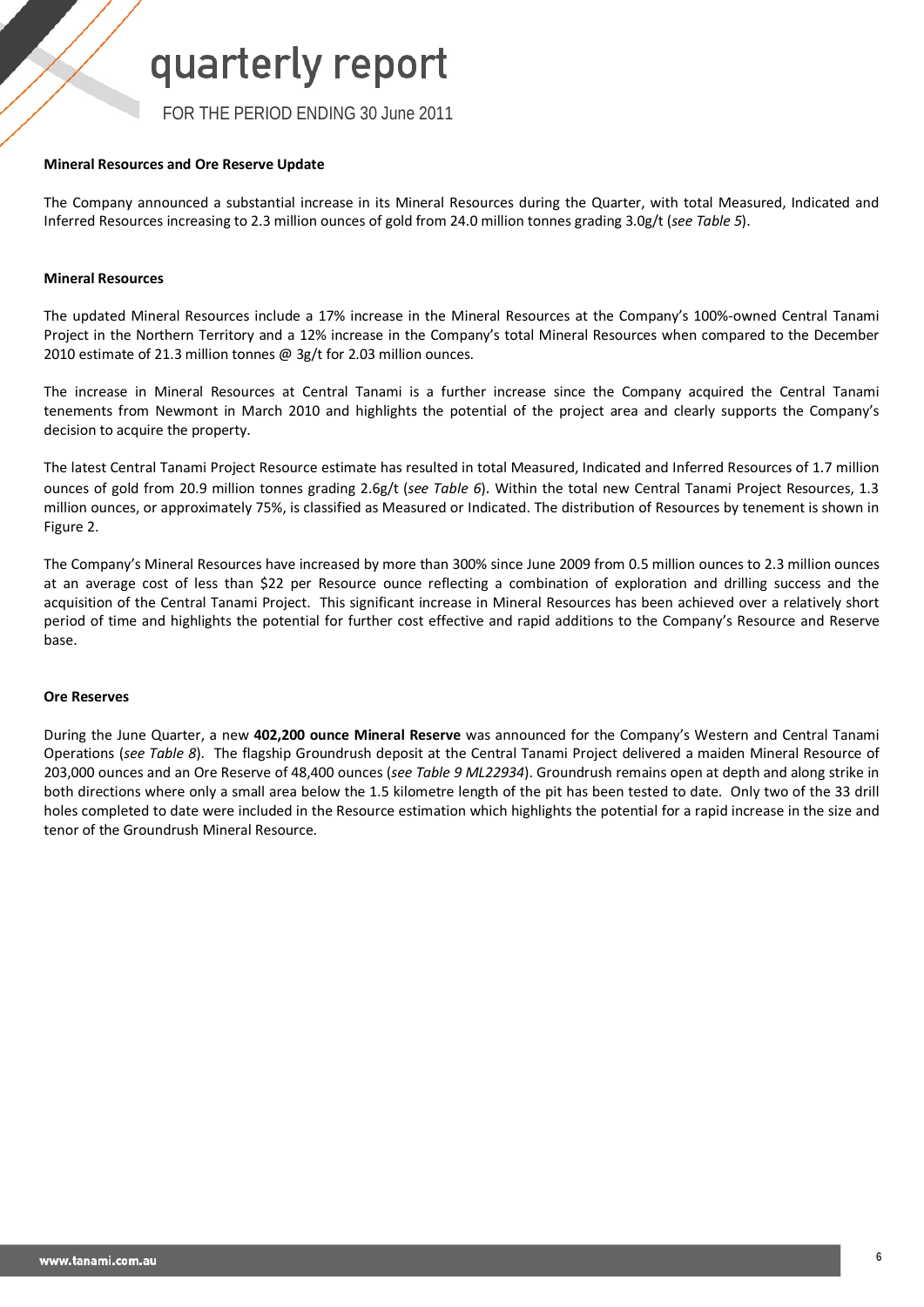FOR THE PERIOD ENDING 30 June 2011



**Figure 2: Central Tanami Project Gold Mineral Resource by tenement**

## **Western Tanami Operations**

## **Coyote Deep Hole**

Drilling of the Coyote Deep Hole (CYDD0178) was completed during April with 268.4 metres drilled during the month to achieve an end of hole depth of 1,206.9 metres. CYDD0178 intersected a new zone of mineralisation 170 metres to the north of the mine workings. Assays from this hole returned an interval of 6.1 metres grading 2.8g/t Au from 487.9 metres including 0.3 metres @ 21g/t from 489.9 metres that contained several occurrences of visible gold within quartz veins.

The Coyote Deep Hole was designed to determine the stratigraphic succession and structure at depth beneath the Coyote Mine system. The hole intersected several zones of intense alteration, veining and sulphide accumulation in mafic and sedimentary sequences that are prospective for gold mineralisation. Further evaluation of the drill core and geology is planned with the objective of designing follow-up drill programs.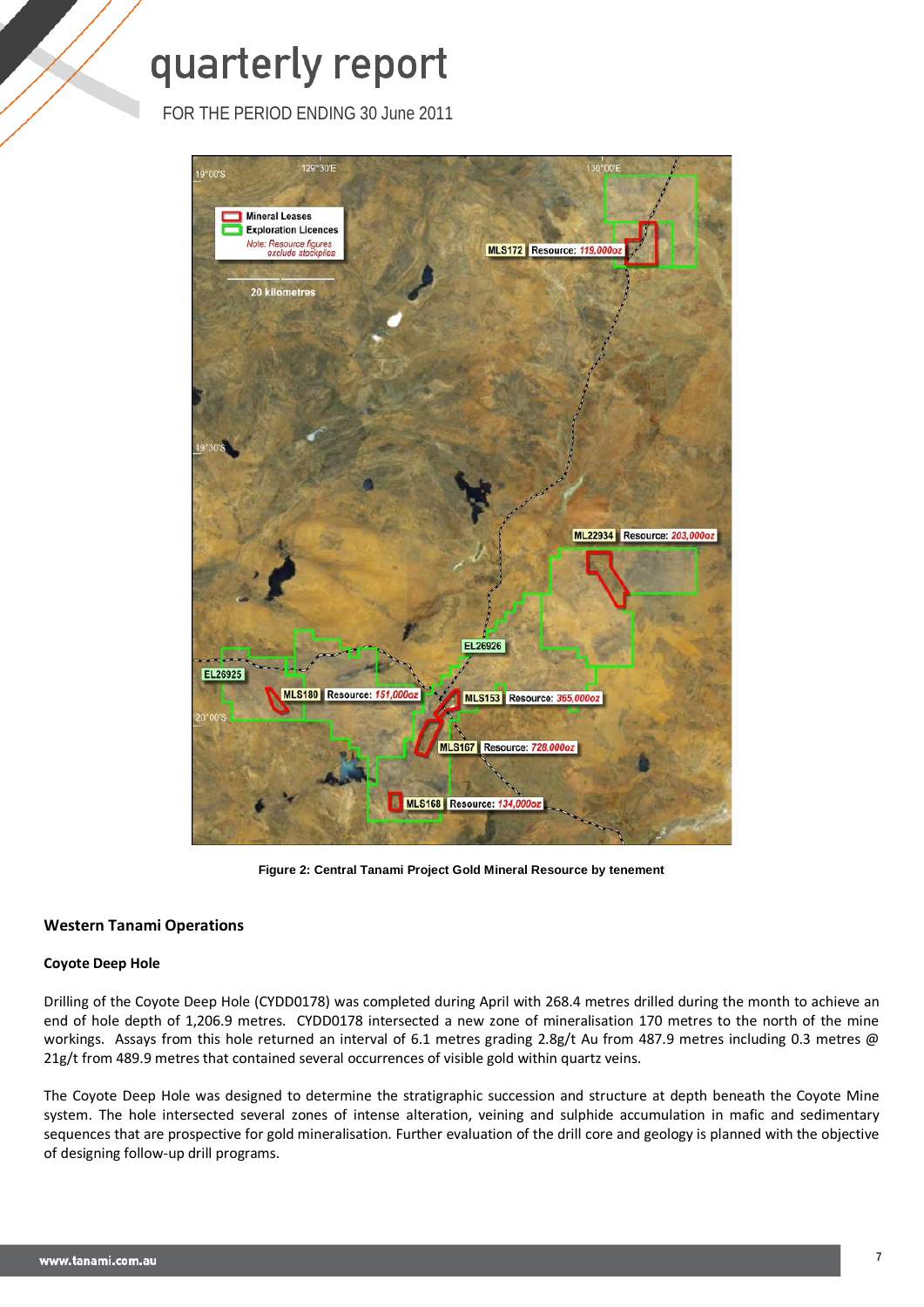FOR THE PERIOD ENDING 30 June 2011

## **Cuckoo / Osprey / Albatross**

Reverse circulation drilling was completed at the Cuckoo, Osprey and Albatross prospects on tenements adjacent to and comprising the Bald Hill open pit operations. A total of 3,502 metres (32 holes) was drilled as follow-up work to earlier exploration programs and assays are pending.

## **Coyote Underground**

An underground diamond drill program totalling 2,380 metres (44 holes) was completed at the Coyote Mine during the June 2011 Quarter. Given the high grade nature of the results obtained from a number of areas tested to date, there appears to be very good potential to expand the existing Coyote Resource through extensional drilling of known Resources and new identified targets.

| Hole ID         | Collar<br>Easting | Collar<br><b>Northing</b> | <b>Collar RL</b> | <b>Collar Dip</b> | Collar<br><b>Azimuth</b> | Hole<br>Depth | Depth<br>From | Depth To | Interval<br>Width | Grade g/t<br>Au |
|-----------------|-------------------|---------------------------|------------------|-------------------|--------------------------|---------------|---------------|----------|-------------------|-----------------|
| <b>CYUG0202</b> | 74657             | 50112                     | 145              |                   |                          | 70.0          | 35.0          | 35.3     | 0.3               | 35.8            |
| CYUG203         | 74659             | 50112                     | 145              | $-17.5$           | 10.7                     | 86.4          | 30.3          | 30.6     | 0.3               | 81.3            |
|                 |                   |                           |                  |                   |                          |               | 42.8          | 43.1     | 0.3               | 15.0            |
| <b>CYUG0204</b> | 74657             | 50112                     | 144              |                   |                          | 73.0          | 39.1          | 39.4     | 0.3               | 68.3            |
| <b>CYUG0205</b> | 74655             | 50111                     | 144              |                   |                          | 86.4          | 40.3          | 40.6     | 0.3               | 251.5           |
| CYUG206         | 74658             | 50112                     | 144              | $-46.5$           | 335                      | 82.2          | 31.5          | 31.8     | 0.3               | 1,386.0         |

### **Table 2: Significant intersections from Coyote UG diamond drilling**

### **Notes to accompany Table 2**

1. Collar Northing, Easting and Azimuth are all in MGA Grid coordinates. Collar RL is relative to AHD. Collar coordinates may vary upon final survey.

Analyses by 50g fire assay with AAS finish of half diamond core samples.

3. No cutting of grades has been applied. Assays are rounded to nearest  $0.1g/t$ .<br>4 Intervals are all down hole length

4. Intervals are all down hole length.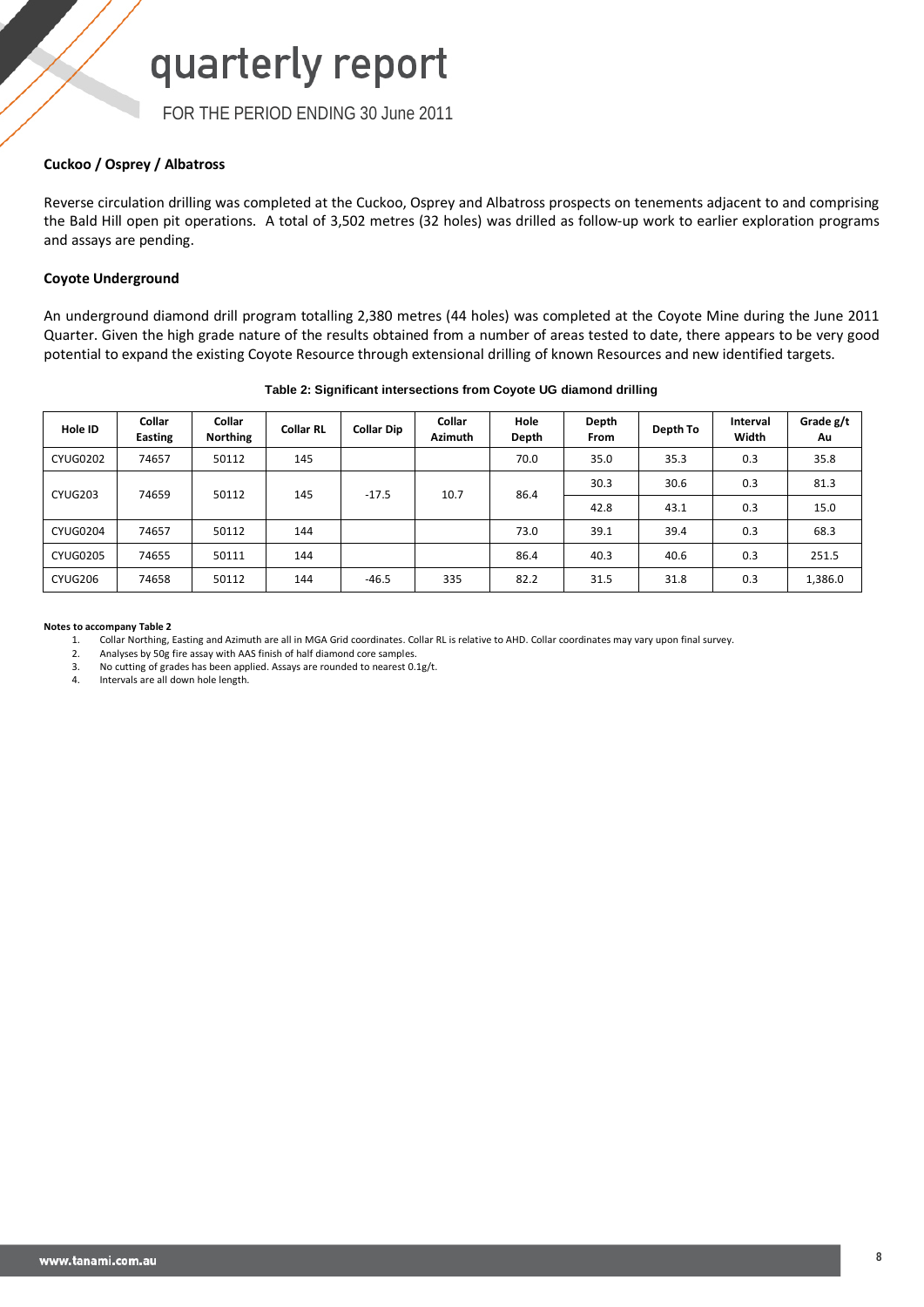FOR THE PERIOD ENDING 30 June 2011

## **CORPORATE**

## **Financial**

The Company achieved the following cash cost per ounce for the quarter ended 30 June 2011 and for the year ended 30 June 2011:

|                                           | June 2011 Quarter | Year to 30 June 2011 |
|-------------------------------------------|-------------------|----------------------|
| Cash cost per ounce – including royalties | 807               | 947                  |
| Cash cost per ounce – excluding royalties |                   | 910                  |

## **Cash and Cash Equivalents**

As at 30 June 2011, the Company had cash on hand of \$6.7 million, up from cash and gold on hand of \$6.1 million as at 31 March 2011.

The Company also has a significant ROM stockpile of 181,000 tonnes which contains an estimated 11,400 ounces of gold.

## **Loan Facilities**

During the Quarter, the Company increased its loan facilities with AP Finance Limited by HKD82.2 million (approximately AUD10 million as at 30 June 2011). The loan funds are being used to maintain the Company's intensive exploration programs at the Western Tanami Operations (both surface and underground) and the Central Tanami Project, to fund the Coyote treatment plant upgrade including the new cone crusher, and to fund the ongoing open pit pre-strip at Bald Hill.

The Company's total available loan facilities with AP Finance Limited were HKD234.2 million (approximately AUD28.0 million) as at 30 June 2011.

As at 30 June 2011, the Company had drawn down approximately AUD23.1 million and has approximately AUD4.9 million in available funds to draw down if required.

**GRAEME SLOAN MANAGING DIRECTOR/CEO**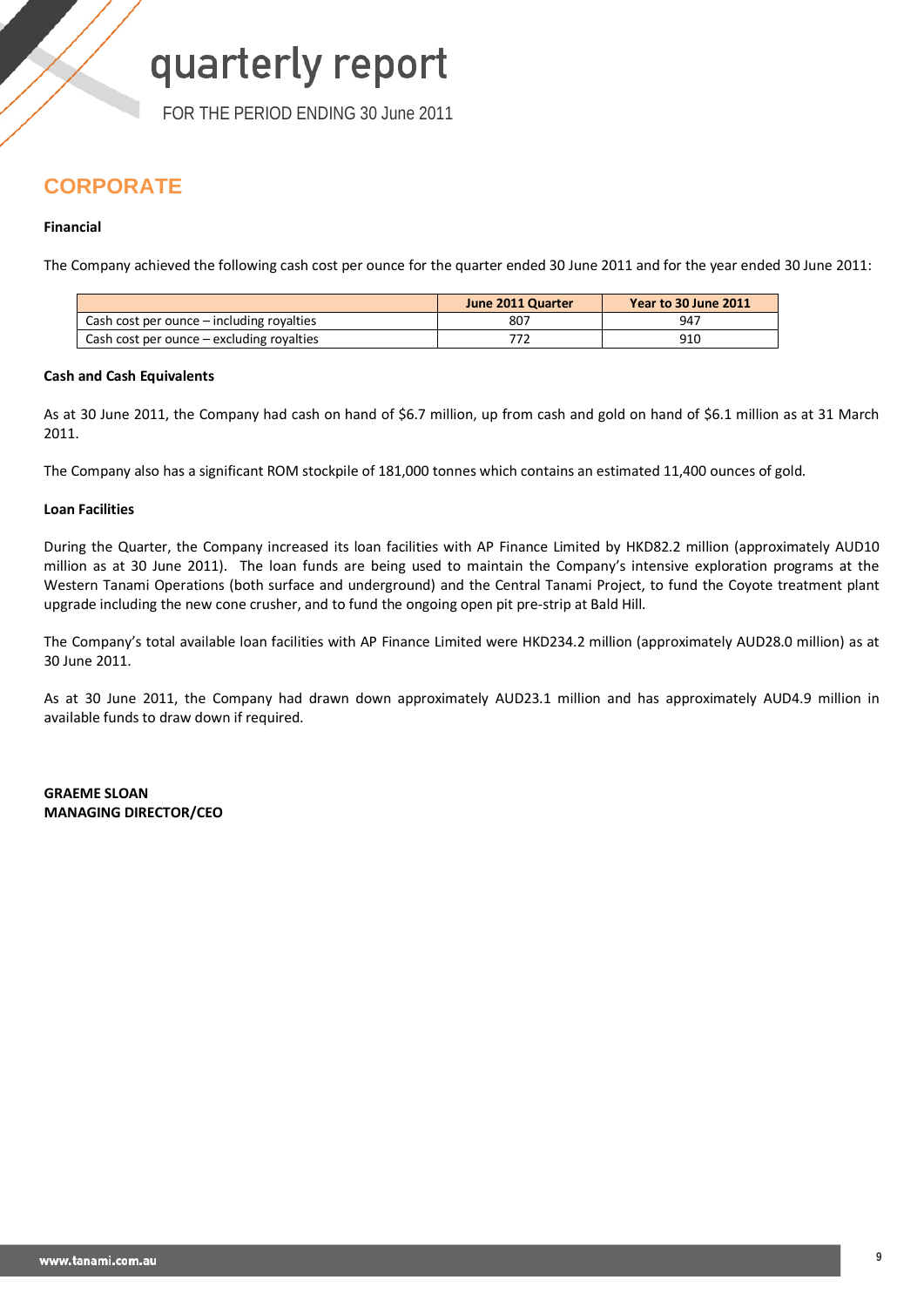FOR THE PERIOD ENDING 30 June 2011



**Figure 3: Project Location Plan**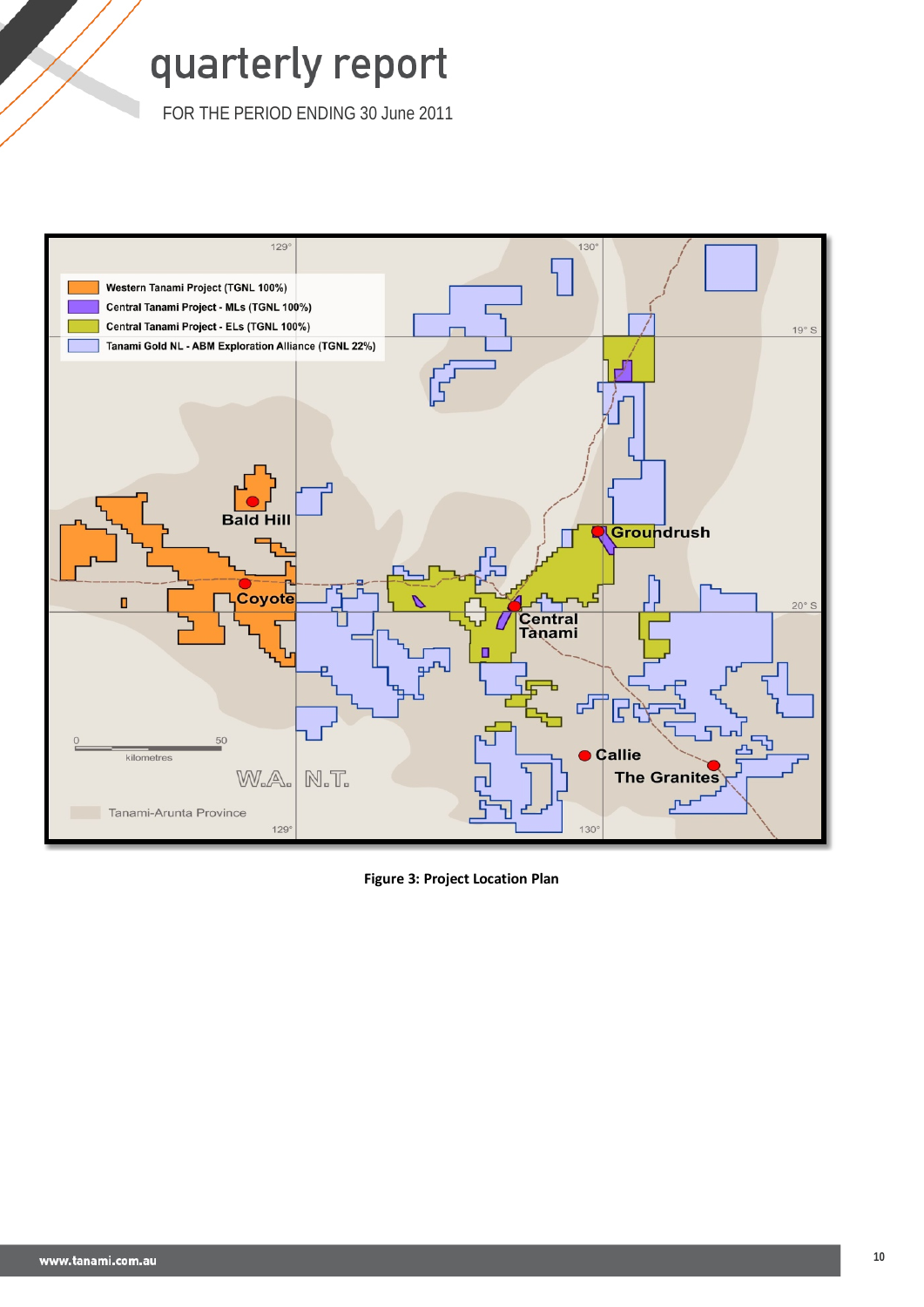FOR THE PERIOD ENDING 30 June 2011

| Hole ID                      | Easting  | <b>Northing</b> | <b>Collar RL</b> | Collar<br>Dip | Collar<br><b>Azimuth</b> | Hole<br>Depth | Depth From | Depth To | Width | Grade<br>g/t Au |
|------------------------------|----------|-----------------|------------------|---------------|--------------------------|---------------|------------|----------|-------|-----------------|
| Carbine                      | 572113.6 | 7787836.2       | 417.4            | -60           | 334                      | 381.9         | 144.2      | 147.1    | 2.9   | 5.1             |
| CADD11                       |          |                 |                  |               |                          |               | 366.8      | 368.4    | 1.6   | 4.8             |
| Carbine<br>CADD16            | 572437.0 | 7788051.0       | 416.0            | $-48$         | 334                      | 279.8         | 174.1      | 181.7    | 7.6   | 3.0             |
| Carbine                      | 572512.0 | 7788074.0       | 416.0            | $-50$         | 334                      | 210.5         | 151.0      | 153.4    | 2.4   | 2.3             |
| CADD18                       |          |                 |                  |               |                          |               | 156.5      | 159.0    | 2.5   | 3.2             |
| Carbine                      | 571544.6 | 7787764.7       | 425.7            | $-75$         | 334                      | 634.1         | 376.0      | 382.0    | 6.0   | 5.1             |
| CADD <sub>20</sub>           |          |                 |                  |               |                          |               | 549.6      | 556.8    | 7.2   | 3.3             |
| Carbine<br>CADD21            | 571638.8 | 7787570.3       | 424.0            | $-63$         | 334                      | 700.0         | 643.7      | 653.3    | 9.6   | 2.3             |
| Hurricane<br>HRDD9           | 574977.4 | 7792234.5       | 439.7            | $-48$         | 310                      | 337.5         | 47.5       | 49.7     | 2.2   | 2.5             |
| Phoenix                      | 571449.1 | 7786974.8       | 421.6            | -60           | 334                      | 262.9         | 144.0      | 146.9    | 2.9   | 12.1            |
| PHDD1                        |          |                 |                  |               |                          |               | 183.7      | 189.2    | 5.5   | 2.0             |
| Phoenix<br>PHDD <sub>2</sub> | 571688.2 | 7787068.7       | 418.9            | $-60$         | 334                      | 260.4         | 230.9      | 233.3    | 2.4   | 4.5             |

## **Table 3: Significant Intersections from Carbine, Hurricane and Phoenix**

### **Notes to accompany Table 3**

1. Collar Northing, Easting and Azimuth are all in MGA Grid coordinates. Collar RL is relative to AHD. Collar coordinates may vary upon final survey.

2. Analyses by 50g fire assay with AAS finish of half diamond core samples.

3. No cutting of grades has been applied. Assays are rounded to nearest 0.1g/t.<br>4. Significant intersections are greater than 0.5g/t with maximum 2 metres inter

4. Significant intersections are greater than 0.5g/t with maximum 2 metres internal dilution.<br>5. \*Significant intersections are greater than 0.2g/t with maximum 3 metres internal dilution 5. \*Significant intersections are greater than 0.2g/t with maximum 3 metres internal dilution

6. Intervals are all down hole length.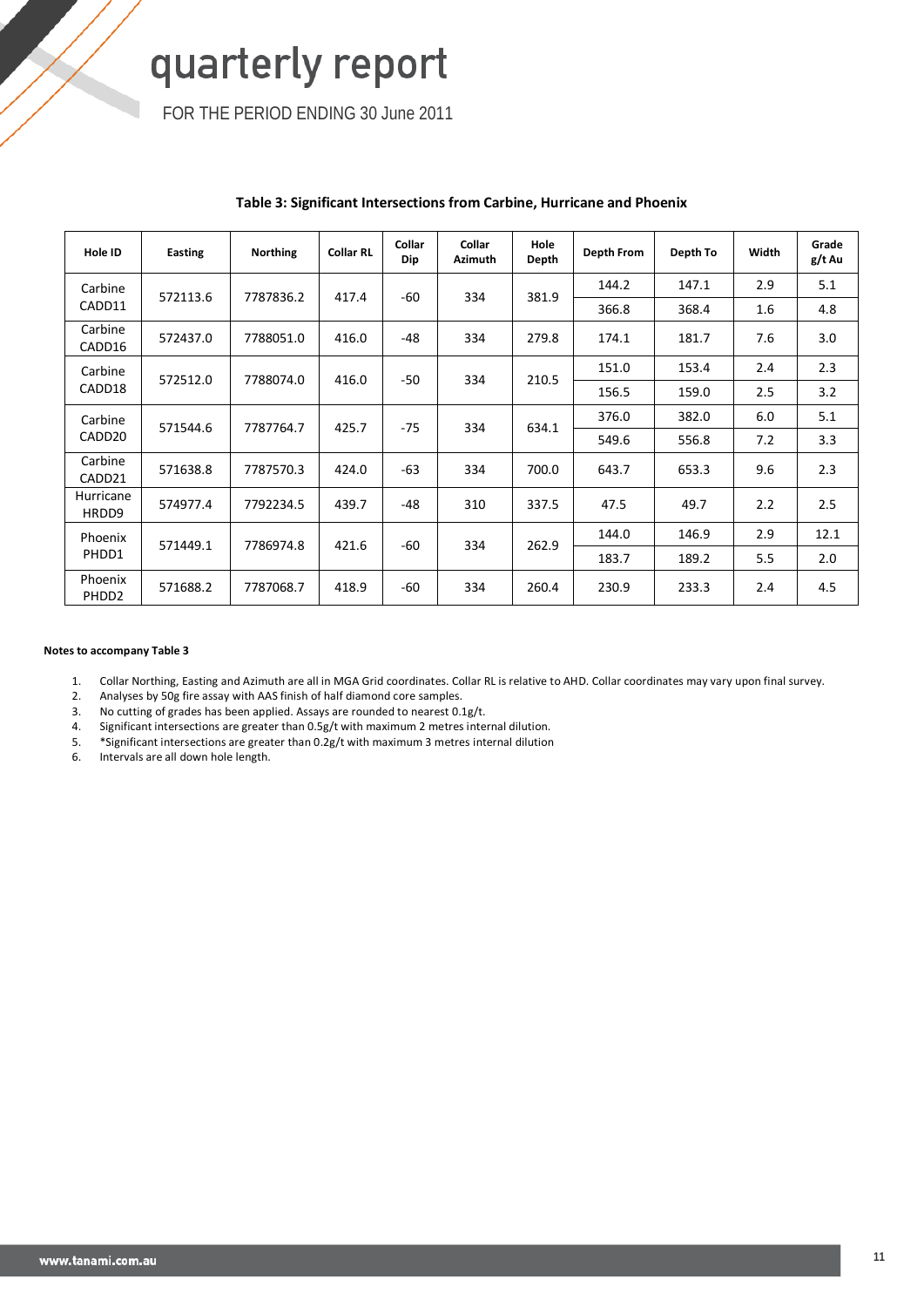FOR THE PERIOD ENDING 30 June 2011

## **Table 4: Significant Intersections from Groundrush**

| Hole ID | Collar<br><b>Easting</b> | Collar<br><b>Northing</b> | Collar<br><b>RL</b> | Collar<br>Dip | Collar<br><b>Azimuth</b> | Hole<br><b>Depth</b> | Depth From | <b>Depth</b><br>To | Interval<br>Width | Grade<br>g/t Au |
|---------|--------------------------|---------------------------|---------------------|---------------|--------------------------|----------------------|------------|--------------------|-------------------|-----------------|
| GRDD1   | 603980.0                 | 7819851.0                 | 420.0               | $-57$         | 50                       | 447.7                | 346.5      | 349.1              | 2.6               | 13.8            |
|         |                          |                           |                     |               |                          |                      | 235.5      | 244.0              | 8.5               | 5.3             |
| GRDD2   | 603856.7                 | 7820236.0                 | 420                 | -48           | 50                       | 333.8                | Inc 239.5  | 243.0              | 3.5               | 8.1             |
|         |                          |                           |                     |               |                          |                      | 198.0      | 214.0              | 16.0              | 9.7             |
| GRDD3   | 603859                   | 7820309                   | 420                 | -60           | 73.5                     | 267.7                | Inc 198.0  | 199.7              | 1.7               | 64.6            |
|         |                          |                           |                     |               |                          |                      | Inc 207.0  | 214.0              | 7.0               | 5.8             |
|         |                          |                           |                     |               |                          |                      | 243.1      | 291.0              | 47.9              | $3.2*$          |
|         |                          |                           |                     |               | 58.5                     |                      | Inc 243.1  | 255.9              | 12.8              | 2.6             |
| GRDD4   | 603888                   | 7820109                   | 420                 | -48           |                          | 309.9                | Inc 259.2  | 291.0              | 31.8              | 3.8             |
|         |                          |                           |                     |               |                          |                      | 303.0      | 304.9              | $1.9\,$           | 5.1             |
|         |                          |                           |                     |               |                          |                      | 188.5      | 209.4              | 20.9              | 3.5             |
| GRDD6   | 603871                   | 7820313                   | 420                 | -48           | 47.5                     | 276.6                | Inc 196.6  | 203.0              | 6.4               | 5.4             |
|         |                          |                           |                     |               |                          |                      | 225.1      | 231.0              | 5.9               | 3.2             |
|         |                          |                           |                     |               |                          |                      | 275.3      | 295.7              | 20.4              | $3.1*$          |
|         |                          |                           |                     |               |                          |                      | Inc 275.3  | 276.8              | $1.5\,$           | 16.9            |
| GRDD7   | 603853                   | 7820102                   | 420                 | -48           | 56                       | 420.8                | 302.0      | 303.3              | $1.3\,$           | 7.9             |
|         |                          |                           |                     |               |                          |                      | 307.0      | 319.0              | 12.0              | 4.2             |
|         |                          |                           |                     |               |                          |                      | 170.0      | 173.2              | 3.2               | 2.8             |
|         |                          |                           |                     |               |                          |                      | 183.9      | 188.2              | 4.3               | 159.5*          |
| GRDD8   | 603866                   | 7820310                   | 420                 | $-55$         | 48                       | 336.5                | Inc 185.0  | 187.0              | 2.0               | 341.6           |
|         |                          |                           |                     |               |                          |                      | 224.4      | 235.6              | 11.2              | $3.7+$          |
|         |                          |                           |                     |               |                          |                      | 239.0      | 245.8              | $6.8\,$           | $53.2+$         |
|         |                          |                           |                     |               |                          |                      | 273.0      | 278.0              | 5.0               | 7.1             |
| GRDD9   | 603830                   | 7820352                   | 420                 | $-53$         | 46.5                     | 325                  | 225.9      | 230.8              | 4.9               | 3.7             |
| GRDD10  | 603869                   | 7820379                   | 420                 | $-52.5$       | 46.5                     | 420.6                | 182.5      | 184.2              | 2.2               | 5.8             |
|         |                          |                           |                     |               |                          |                      | 239.0      | 245.2              | $6.2\,$           | 3.0             |
| GRDD11  | 603867                   | 7820179                   | 420                 | $-50$         | 51.5                     | 408.7                | 311.0      | 322.2              | 11.2              | 3.7             |
|         |                          |                           |                     |               |                          |                      | Inc 311.0  | 315.0              | $4.0\,$           | 6.8             |
| GRDD13  | 603862                   | 7820146                   | 420                 | $-50$         | 48.5                     | 415.9                | 288.1      | 294.5              | 6.5               | 4.4             |
|         |                          |                           |                     |               |                          |                      | 192.2      | 204.9              | 12.7              | 15.1            |
| GRDD16  | 604390                   | 7819963                   | 420                 | $-47$         | 235                      | 293                  | inc 199    | 201.3              | 2.3               | 46.1            |
|         |                          |                           |                     |               |                          |                      | 208.6      | 211.8              | 3.2               | 41.3            |
| GRDD17  | 603956                   | 7819962                   | 420                 | $-53$         | 49.5                     | 398                  | 244.0      | 248.7              | 4.7               | 3.2             |

### **Notes to accompany Table 4**

1. Collar Northing, Easting and Azimuth are all in MGA Grid coordinates. Collar RL is relative to AHD. Collar coordinates may vary upon final survey.

2. Analyses by 50g fire assay with AAS finish of half diamond core samples.<br>3. No cutting of grades has been applied. Assays are rounded to nearest 0. No cutting of grades has been applied. Assays are rounded to nearest 0.1g/t.

4. Significant intersections are greater than 0.5g/t with maximum 2 metres internal dilution.

5. \*Significant intersections are greater than 0.2g/t with maximum 3 metres internal dilution

6. Intervals are all down hole length.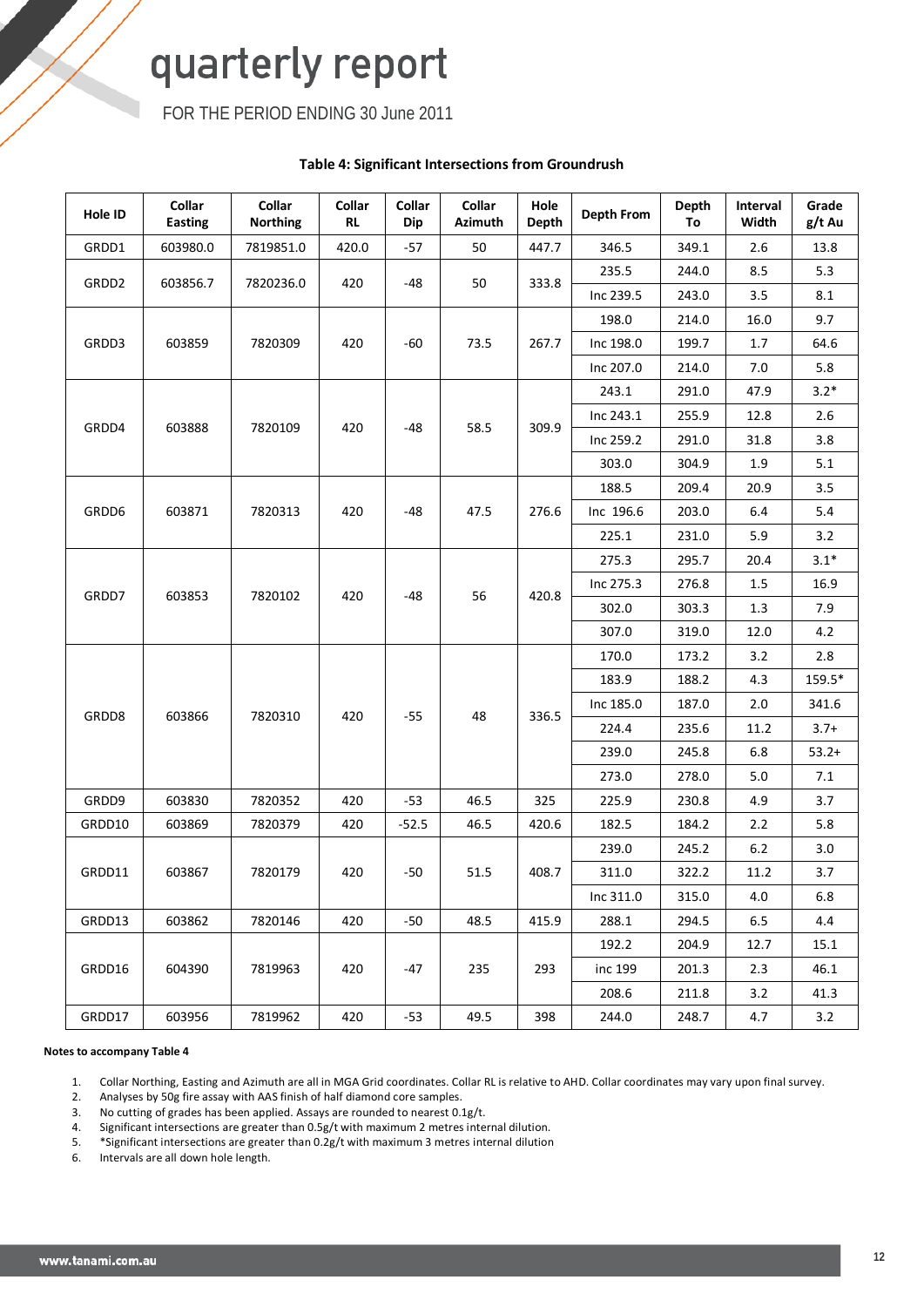FOR THE PERIOD ENDING 30 June 2011

## **Mineral Resources**

### **Table 5: Tanami Gold NL Mineral Resources as at 31 March 2011**

|                     |               | <b>Resource Category</b> |               |           |                  |               |           |                 |               |            |       |               |  |  |  |
|---------------------|---------------|--------------------------|---------------|-----------|------------------|---------------|-----------|-----------------|---------------|------------|-------|---------------|--|--|--|
| Project             |               | <b>Measured</b>          |               |           | <b>Indicated</b> |               |           | <b>Inferred</b> |               |            | Total |               |  |  |  |
|                     | <b>Tonnes</b> | Grade                    | <b>Ounces</b> | Tonnes    | Grade            | <b>Ounces</b> | Tonnes    | Grade           | <b>Ounces</b> | Tonnes     | Grade | <b>Ounces</b> |  |  |  |
| <b>WT</b>           | 260,000       | 9.5                      | 79,700        | 1,478,000 | 5.9              | 281,000       | 1,380,000 | 4.4             | 194,000       | 3,119,000  | 5.5   | 554,700       |  |  |  |
| <b>CT</b>           | 6,255,000     | 2.9                      | 579,000       | 7,905,000 | 2.6              | 668,000       | 5,054,000 | 2.8             | 451,000       | 19,215,000 | 2.8   | 1,699,000     |  |  |  |
| <b>Sub Total</b>    | 6,515,000     | 3.1                      | 658,700       | 9,383,000 | 3.1              | 949,000       | 6,434,000 | 3.1             | 645,000       | 22,334,000 | 3.1   | 2,253,700     |  |  |  |
| <b>CT Stockpile</b> | 1,700,000     | 0.9                      | 48,000        |           |                  |               |           |                 |               | 1,700,000  | 0.9   | 48,000        |  |  |  |
| <b>Total</b>        | 8,215,000     | 2.7                      | 706,700       | 9,383,000 | 3.1              | 949,000       | 6,434,000 | 3.1             | 645,000       | 24,034,000 | 3.0   | 2,301,700     |  |  |  |

### **Notes to accompany Table 5**

1. Resource estimations completed using MineMap, Vulcan and Micromine software packages comprising a combination of ellipsoidal inverse distance and ordinary kriging grade interpolation methods.

2. Grade estimation was constrained to material within >0.7g/t mineralisation outlines.

3. Variable gold assay top cuts were applied based on geostatistical parameters and historical production reconciliation.

- 4. Resources reported above 0.7g/t block model grade.
- 5. Stockpile figures from previously reported Otter Gold Mines NL 2001 Mineral Resource estimate less recorded treatment by Newmont Asia Pacific.
- 6. Tonnes and ounces rounded to the nearest thousand and grade rounded to 0.1g/t. Rounding may affect tallies.
- 7. The information in this report pertaining to Mineral Resources for the Central Tanami Project was compiled by Mr Bill Makar (MAusIMM), Consultant Geologist – Tanami Gold NL, Mr Michael Thomson (MAusIMM), Resource Geologist for Tanami Gold NL, Mr Steven Nicholls (MAIG), former Senior Geologist for Tanami Gold NL, Mrs Claire Hillyard (MAusIMM), Contract Geologist for Tanami Gold NL and Mr Peter Ball (MAusIMM), Director of Datageo Geological Consultants. Mr Makar, Mr Thomson, Mr Nicholls, Mrs Hillyard and Mr Ball have sufficient experience which is relevant to the style of mineralisation and type of deposit under consideration to qualify as Competent Persons as defined in the December 2004 edition of the Australasian Code for Reporting of Exploration Results, Mineral Resources and Ore Reserves (JORC Code). Mr Makar, Mr Nicholls, Mrs Hillyard and Mr Ball consent to the inclusion in this report of the matters based on their information in the form and context in which it appears.

### **Table 6: Central Tanami Project Mineral Resources by tenement as at 31 March 2011**

|                         |           |                 |               |           |           |               | <b>Resource Category</b> |                 |               |              |       |               |
|-------------------------|-----------|-----------------|---------------|-----------|-----------|---------------|--------------------------|-----------------|---------------|--------------|-------|---------------|
| <b>Mineral</b><br>Lease |           | <b>Measured</b> |               |           | Indicated |               |                          | <b>Inferred</b> |               | <b>Total</b> |       |               |
|                         | Tonnes    | Grade           | <b>Ounces</b> | Tonnes    | Grade     | <b>Ounces</b> | Tonnes                   | Grade           | <b>Ounces</b> | Tonnes       | Grade | <b>Ounces</b> |
| <b>MLS153</b>           | 1,051,000 | 2.2             | 73,000        | 3,046,000 | 2.2       | 217,000       | 849,000                  | 2.7             | 74,000        | 4,946,000    | 2.3   | 365,000       |
| <b>MLS167</b>           | 2,709,000 | 3.4             | 293,000       | 2,613,000 | 2.9       | 244,000       | 2,050,000                | 2.9             | 191,000       | 7,373,000    | 3.1   | 728,000       |
| <b>MLS168</b>           | 854,000   | 2.2             | 60.000        | 314,000   | 1.6       | 16.000        | 1,094,000                | 1.6             | 58,000        | 2,262,000    | 1.8   | 133,000       |
| <b>MLS180</b>           | 545,000   | 3.3             | 57,000        | 872,000   | 2.7       | 76,000        | 269,000                  | 2.0             | 18,000        | 1,685,000    | 2.8   | 151,000       |
| <b>MLSA172</b>          | 1,096,000 | 2.7             | 96.000        | 176.000   | 1.8       | 10.000        | 142,000                  | 2.7             | 12,000        | 1,415,000    | 2.6   | 119,000       |
| ML22934                 |           |                 |               | 884,000   | 3.7       | 105,000       | 650,000                  | 4.7             | 98,000        | 1,534,000    | 4.1   | 203,000       |
| <b>Stockpiles</b>       | 1.700.000 | 0.9             | 48.000        |           |           |               |                          |                 |               | 1,700,000    | 0.9   | 48,000        |
| Total                   | 7,955,000 | 2.5             | 627,000       | 7,905,000 | 2.6       | 668,000       | 5,054,000                | 2.8             | 451,000       | 20,915,000   | 2.6   | 1,747,000     |

### **Notes to accompany Table 6**

1. Resource estimations completed using MineMap, Vulcan and Micromine software packages comprising a combination of ellipsoidal inverse distance and ordinary kriging grade interpolation methods.

2. Grade estimation was constrained to material within >0.7g/t mineralisation outlines.

- 3. Variable gold assay top cuts were applied based on geostatistical parameters and historical production reconciliation.
- 4. Resources reported above 0.7g/t block model grade.
- 5. Stockpile figures from previously reported Otter Gold Mines NL 2001 Mineral Resource estimate less recorded treatment by Newmont Asia Pacific.
- 6. Tonnes and ounces rounded to the nearest thousand and grade rounded to 0.1g/t. Rounding may affect tallies.
- 7. The information in this report pertaining to Mineral Resources for the Central Tanami Project was compiled by Mr Bill Makar (MAusIMM), Consultant Geologist – Tanami Gold NL, Mr Michael Thomson (MAusIMM), Resource Geologist for Tanami Gold NL, Mr Steven Nicholls (MAIG), former Senior Geologist for Tanami Gold NL, Mrs Claire Hillyard (MAusIMM), contract Geologist for Tanami Gold NL and Mr Peter Ball (MAusIMM), Director of Datageo Geological Consultants. Mr Makar, Mr Thomson, Mr Nicholls and Mr Ball have sufficient experience which is relevant to the style of mineralisation and type of deposit under consideration to qualify as Competent Persons as defined in the December 2004 edition of the Australasian Code for Reporting of Exploration Results, Mineral Resources and Ore Reserves (JORC Code). Mr Makar, Mr Nicholls, Mrs Hillyard and Mr Ball consent to the inclusion in this report of the matters based on their information in the form and context in which it appears.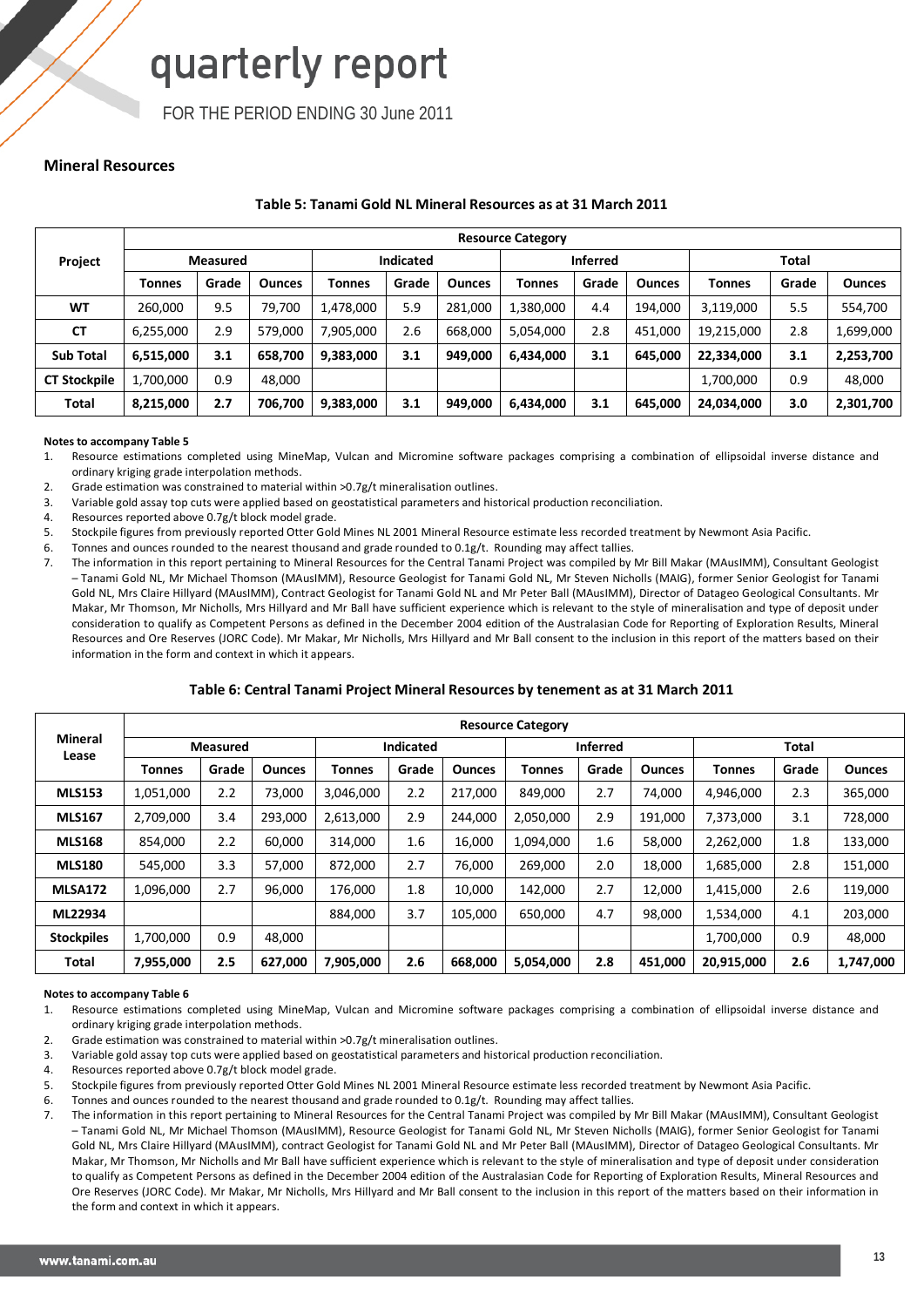FOR THE PERIOD ENDING 30 June 2011

## **Table 7: Western Tanami Operations - Mineral Resources as at 30 June 2010**

|                   |         | <b>Resource Category</b> |               |           |                  |               |                          |                 |                          |           |              |               |  |  |  |
|-------------------|---------|--------------------------|---------------|-----------|------------------|---------------|--------------------------|-----------------|--------------------------|-----------|--------------|---------------|--|--|--|
| <b>Deposit</b>    |         | <b>Measured</b>          |               |           | <b>Indicated</b> |               |                          | <b>Inferred</b> |                          |           | <b>Total</b> |               |  |  |  |
|                   | Tonnes  | Grade                    | <b>Ounces</b> | Tonnes    | Grade            | <b>Ounces</b> | Tonnes                   | Grade           | <b>Ounces</b>            | Tonnes    | Grade        | <b>Ounces</b> |  |  |  |
| Coyote            | 78,000  | 25.6                     | 64,000        | 473,000   | 11.5             | 174.000       | 329,000                  | 7.0             | 74,000                   | 880,000   | 11.0         | 312,000       |  |  |  |
| Sandpiper         | 27,000  | 3.3                      | 3,000         | 466,000   | 4.0              | 61,000        | 633,000                  | 4.4             | 90,000                   | 1,126,000 | 4.2          | 153,000       |  |  |  |
| <b>Kookaburra</b> | 55,000  | 2.8                      | 5,000         | 539,000   | 2.6              | 46,000        | 342,000                  | 2.2             | 24,000                   | 936,000   | 2.5          | 75,000        |  |  |  |
| <b>Pebbles</b>    |         |                          |               |           | -                |               | 76,000                   | 2.5             | 6.000                    | 76,000    | 2.5          | 6,000         |  |  |  |
| <b>Stockpiles</b> | 100,000 | 2.4                      | 7.700         |           | -                |               | $\overline{\phantom{0}}$ |                 | $\overline{\phantom{0}}$ | 100,000   | 2.4          | 7,700         |  |  |  |
| <b>Total</b>      | 260,000 | 9.5                      | 79,700        | 1,478,000 | 5.9              | 281.000       | 1,380,000                | 4.4             | 194,000                  | 3,119,000 | 5.5          | 554,700       |  |  |  |

### **Notes to accompany Table 7**

- 1. The Western Tanami Operations Resource estimations were completed using Micromine, Surpac and Datamine software, comprising inverse distance grade interpolation within block models constrained by 3D wireframed geological boundaries. The wireframes defining the mineralisation were based on structural, assay and lithological information.
- 2. Various top cuts have been applied to the drill hole samples based on lode domain analysis, with the exception of Kookaburra where the effect of top cutting was deemed immaterial. Where top cuts were applied they ranged from 35g/t for Sandpiper to 120g/t for Coyote.
- 3. The search constraints applied to the grade estimation were controlled by the orientation of the lodes and the known dip and plunge of the mineralisation within the lodes based on geological knowledge and mining experience.
- 4. The Mineral Resource Estimate is reported at a 1g/t Au lower cut-off.
- 5. Tonnes are rounded to the nearest thousand and grade to 0.1g/t. Rounding may affect tallies.
- 6. Deposit ounces rounded to nearest thousand. Stockpile ounces rounded to nearest hundred.
- 7. The Resource estimations used bulk density measurements conducted on a deposit scale and broken down by regolith profile. As such the density measurements applied were based on test work applicable to the deposit of interest. These ranged from 2.00 t/m<sup>3</sup> (base of transported) to 2.72t/m<sup>3</sup> (Fresh rock).
- 8. The Measured Resource at Coyote has been based on the high level of confidence of the location and grade of mineralisation between the current underground development drives. The development drives have typically six metres separation. The Sandpiper and Kookaburra Measured Resources have been based on a 10 metre distance below the current pit floor, which is supported by a combination of mining at the base of the pits, and five metre deep grade control drilling below the floor of the pit.
- 9. Resource estimation of Coyote and Sandpiper deposits was completed by Mr Steven Nicholls, former Senior Geologist of Tanami Gold NL.
- 10. The Kookaburra Resource estimation was conducted by Mr Peter Ball, Director of Datageo Geological Consultants.
- 11. The Pebbles Resource estimate was completed in 2007 by Mr Malcolm Titley of CSA Australia Pty Ltd.
- 12. Mr Nicholls (MAIG), Mr Ball (MAusIMM) and Mr Titley (MAusIMM, MAIG) qualify as Competent Persons as defined by the December 2004 edition of the Australasian Code for Reporting of Exploration Results, Mineral Resources and Ore Reserves (JORC Code) and consent to the inclusion in this report of the matters based on their information in the form and context in which it appears.
- 13. The Western Tanami Resource figure stated has not been depleted for combined Coyote and Kookaburra mine production of 26,000 ounces during the period 1 July 2010 to March 2011.